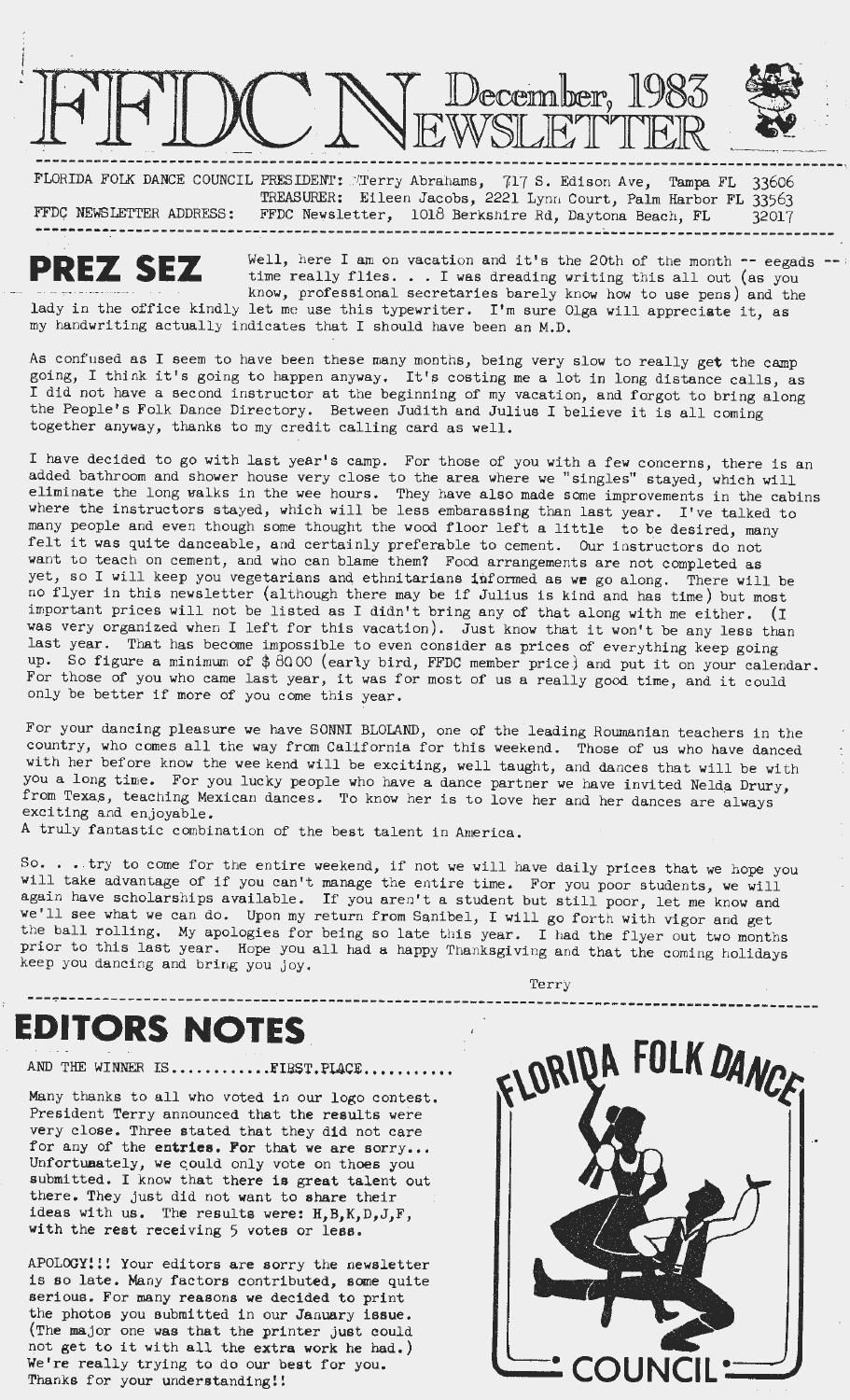#### MOIBE MUS I NGS

Only two people from our group attended the Ercument Kilic workshop in Tampa. David Digby and Karen Green enjoyed a very worthwhile workshop. Ercument visited our Wednesday night dancing and taught two nice dances. We reviewed then the following Wednesday to put the pieces of the dances together which we did fairly well. Now we need to learn some more from the weekend workshop. We were pleased to have four visitors from the Tampa group for our Wednesday night workshop. We want to wish all our friends a very Merry Christmas and a very prosperous New Year.

## ---------------------------------------------------------------------------------------------- TAMPA TRIVIA

Ercument Kilic gave us a terrific weekend of teaching, and Marian Kersting and her crew served up some superb Turkish delectables. Too bad so many of you out there had to miss it. I would say, "Hope you'll make it to the next one," but the sad fact is that there won't be any others if we can't rely on support from you out-of-towners. In order to break even on our expenses we needed only 12 more participants. That's just 2 or 3 each from Tallahassee, Gainesville, Lakeland, and St. Pete, none of which were represented at all. If you value learning your dances from primary sources please make sure you get to the next such weekend, and let your enthusiasm inspire a few others to come along with you. What you do may well determine whether or not these events can continue in Florida.

Hunt Center, where we dance, will be closed on Dec. 23 & 30, but plan to join us for food and dancing elsewhere between Christmas and New Year's -- probably on Friday the 30th. Call for details. Happy Holidays, all!!!

<sup>J</sup> udith - --- -·. -------------------------«•-------------------------------------------------------------------- ORMOND ODDS AND ENDS



Many thanks to Tampa for a really great workshop. Ercument was outstanding and Ormond is keeping almost all of his dances. It is a shame that more did not come out and support Tampa. If groups continue to lose money on these workshops, how many more will they sponsor? Everyone loses then!

Suprizingly, November was more active than busy October with at least two or three performances or activities each **week .** Thanks to Virginia, our newspaper publicity brought us several new visitors. We're hoping they stay and become regular members.

Everything is set for our reception for the Tammies on Monday evening, Jan second, following their performance at Peabody Aud. in Daytona Beach.

Anyone wishing us to purchase tickets for them, please call  $(904)$  252-5738 or 677-5066 as soon as possible as they are not generally available at the door.

Please plan now to join us May 4-6 for our workshop in Russian dances with Alexandru David. Having attended his workshop in New York, I can personally aclaim him as a terrific instructor with outstanding dances. Most are very gentle dances with beautiful styling and fabulous music. Everyone will love Alexandru and his material. (BE THERE!!!!)

ORMOND BEACH wishes everyone the very best during this holiday season and for the new year! Julius Horvath OBIFD<br>SARASOTA

After a hectic summer of folk dance teaching at "Sunny Oaks" in New York State, Sydelle Singer is back in Sarasota teaching new and experienced folk dancers. The classes are being held on Wednesday at 7 PM in **a new** location -- The McIntosh Middle School. For further information contact Denise at  $955-7331$  or Janet at  $366-8823$ .

Denise Dupriez-Bogle

#### SPACE COAST FOLK DANCERS

The Space Coast Folk Dancers, based in Titusville, have had a full and fun-filled season. One of the highlights was demonstrations by most of the group at the annual Polish Festival at Fox Lake in October, along with the Tance Slaskie group from Orlando. At the present time, plans are being made for our annual Christmas party and also some of the members are planning to attend the contra festival in Masaryktown in January.

The Space Coast Scottish Country Dancers got underway in their first season ever this fall, and have a small (16 member) but very enthusiastic group. They are planning their first Christmas celebration as a group, and many of the members intend to attend and dance at the Orlando Highland Games in January.

Both of these groups are led by George and Onie Senyk. People who may be interested may join or attend the Folkdancers at any time, but the Scottish Dancers will be open for new members early in January. For further information, write or call the Senyks, P.O. BOX 134, Sharpes, FL 32959 PHONE: (305 ) 636-2209.

A ANDREW PARTY NOY WOY WOY WANT WA

George and Onie Senyk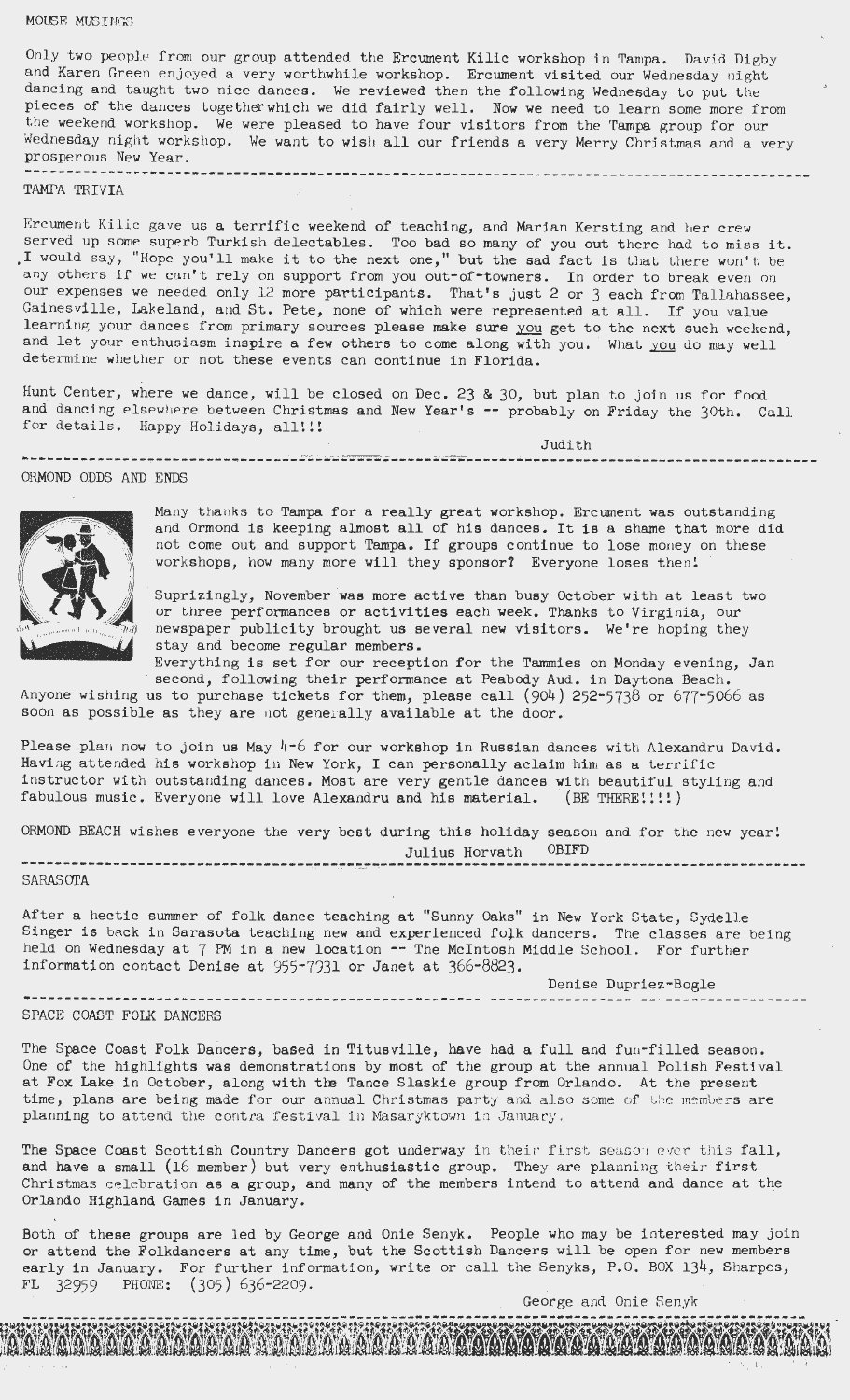**RSVP** Ask RSVP any question you might have on dance descriptions, words, styling, music, costumes, etc. We will do our best to print an authorative answer for you. .. Ask RSVP... (All you wanted to know about FD but didn't know who to ask) ----------------------------------------------------------------------------------------------

 $\ddot{\phantom{0}}$ 

|                                                                                                                                                 |                                                                                                                                                                                                                                                                                                     | RSVP Follow-up: To C in Tally (last issue) -- The last issue of "Viltis" had an ad for short<br>tapes: $3\frac{1}{2}$ or 5 minutes each side @ 10 tapes for \$7.50. Write Charles Cobern,<br>1417 University, San Diego, CA 92103. (714) 299-0088 |  |
|-------------------------------------------------------------------------------------------------------------------------------------------------|-----------------------------------------------------------------------------------------------------------------------------------------------------------------------------------------------------------------------------------------------------------------------------------------------------|---------------------------------------------------------------------------------------------------------------------------------------------------------------------------------------------------------------------------------------------------|--|
| DEAR RSVP:                                                                                                                                      | at the Tampa workshop. Would you have it? Thanks.                                                                                                                                                                                                                                                   | I misplaced the address of the lady selling handmade custom boots and shoes                                                                                                                                                                       |  |
| Dear Thanks.                                                                                                                                    | Mr. Fazekas makes made-to-measure Hungarian, Russian, Polish & Armenian boots<br>and shoes, (He even makes them for folk dance groups in Hungary) His address<br>is: Mr. Imre Fazekas, Budapesti Elite Boots, 8340 St. Lawrence Blvd, Montreal<br>Quebec, Canada H2P-2M3(514) 388-0274 or 425-4931. |                                                                                                                                                                                                                                                   |  |
| DEAR RSVP:                                                                                                                                      | We would like the words to Ercument Kilic's dances. We believe others would<br>enjoy them also.<br>Shirley & Demetrius Babiak                                                                                                                                                                       |                                                                                                                                                                                                                                                   |  |
| Dear S & D                                                                                                                                      | as sent to us by Ercument Kilic.                                                                                                                                                                                                                                                                    | Here are the words (in both Turkish and English) for REYHAN and CILVELI OY                                                                                                                                                                        |  |
| REYHAN                                                                                                                                          |                                                                                                                                                                                                                                                                                                     | REYHAN                                                                                                                                                                                                                                            |  |
| Daglar kizi Reyhan, Reyhan, Reyhan<br>Analar kuzusu Reyhan, Reyhan<br>Alem sana heyran, heyran, heyran<br>Bu can sana gurban, gurban, gurban    |                                                                                                                                                                                                                                                                                                     | Daughter of the mountains Reyhan, Reyhan, Reyhan<br>Her mother's lamb Reyhan, Reyhan<br>Everybody envies, envies, envies you<br>This life of mine is ready to be sacrificed for you                                                               |  |
|                                                                                                                                                 | Ne guzelsin aykiz Bir tanesin aykiz/                                                                                                                                                                                                                                                                | So beautiful you are hey girl You are the only                                                                                                                                                                                                    |  |
| Bir karadir gözün Reyhan, Reyhan<br>Baldan sirin sözün Reyhan, Reyhan<br>Alem sana heyran, heyran, heyran<br>Bu can sana gurban, gurban, gurban |                                                                                                                                                                                                                                                                                                     | one hey $\text{girl}/$<br>Your eyes are so dark Reyhan, Reyhan<br>Your words are sweeter than honey Reyhan, Reyhan<br>Everybody envies, envies, envies you<br>This life of mine is ready to be sacrificed for you                                 |  |
|                                                                                                                                                 | /Ne güzelsin aykiz Bir tanesin aykiz/                                                                                                                                                                                                                                                               | So beautiful you are hey girl You are the only<br>one hey girl/                                                                                                                                                                                   |  |
| CILVELI OY                                                                                                                                      |                                                                                                                                                                                                                                                                                                     | CILVELI OY                                                                                                                                                                                                                                        |  |
| Indim dere irmaga oy nanayda                                                                                                                    | Zeytin dali kirmaga oy nanayda<br>Geldim seni almaya oy nanayda<br>Bas ladin aglamaya oy nanayda                                                                                                                                                                                                    | (I) went down to the river<br>To break a branch of an olive tree<br>I have come to marry you<br>You have started to cry!                                                                                                                          |  |
|                                                                                                                                                 | /Nayda nayda nayda nayda nanayda/                                                                                                                                                                                                                                                                   |                                                                                                                                                                                                                                                   |  |
| Kemer taşi düz tasi oy nanayda<br>Ben istemem yüzbaşi oy nanayda<br>Olursa katip olsun oy nanayda<br>Dosla düşmana karşi oy nanayda             |                                                                                                                                                                                                                                                                                                     | Belt stone, flat stone **<br>(I) don't want to marry a major in the army<br>If it has to be, let it be a clerk<br>For the sake of our reputation around                                                                                           |  |
|                                                                                                                                                 | /Nayda nayda nayda nayda nanayda/                                                                                                                                                                                                                                                                   |                                                                                                                                                                                                                                                   |  |
| Ha buradan aşagi oy nanayda<br>Gecti kizlar surusu oy nanayda<br>Sürüsünde gözüm yok oy nanayda<br>Yakti beni birisi oy nanayda                 |                                                                                                                                                                                                                                                                                                     | From here down to there<br>Passed a bunch of beautiful girls<br>I don't want all of them<br>But the one that burned me (love at first sight)                                                                                                      |  |
|                                                                                                                                                 |                                                                                                                                                                                                                                                                                                     | Nayda nayda nayda nayda nanayda/ *** means nothing -- just rhymes with next line                                                                                                                                                                  |  |
| KEY WEST                                                                                                                                        |                                                                                                                                                                                                                                                                                                     |                                                                                                                                                                                                                                                   |  |
|                                                                                                                                                 | ended in Amman Jordan with stops along the way.                                                                                                                                                                                                                                                     | Just a little news from Key West: Tamberlaine Harris just finished up a five-week dance<br>tour of North Africa and the Middle East with AMAN. They went from Morroco to Yeman and<br>Barbara Akers                                               |  |
|                                                                                                                                                 | CHRISTMAS GIFT SUGGESTION ****                                                                                                                                                                                                                                                                      |                                                                                                                                                                                                                                                   |  |

Need a fantastic gift idea, welcomed by any folk dancer... and CHEAP, CHEAP, CHEAP!!! 7

Why not give a gift membership in the Florida Folk Dance Council? For only \$5 they will remember your thoughtfulness twelve times or more during the comming year. Send your list of friends and five dollar checks to our treasurer today! Everyone will be glad you did..... Even Santa... HO HO HO.... and a very Merry Christmas for all....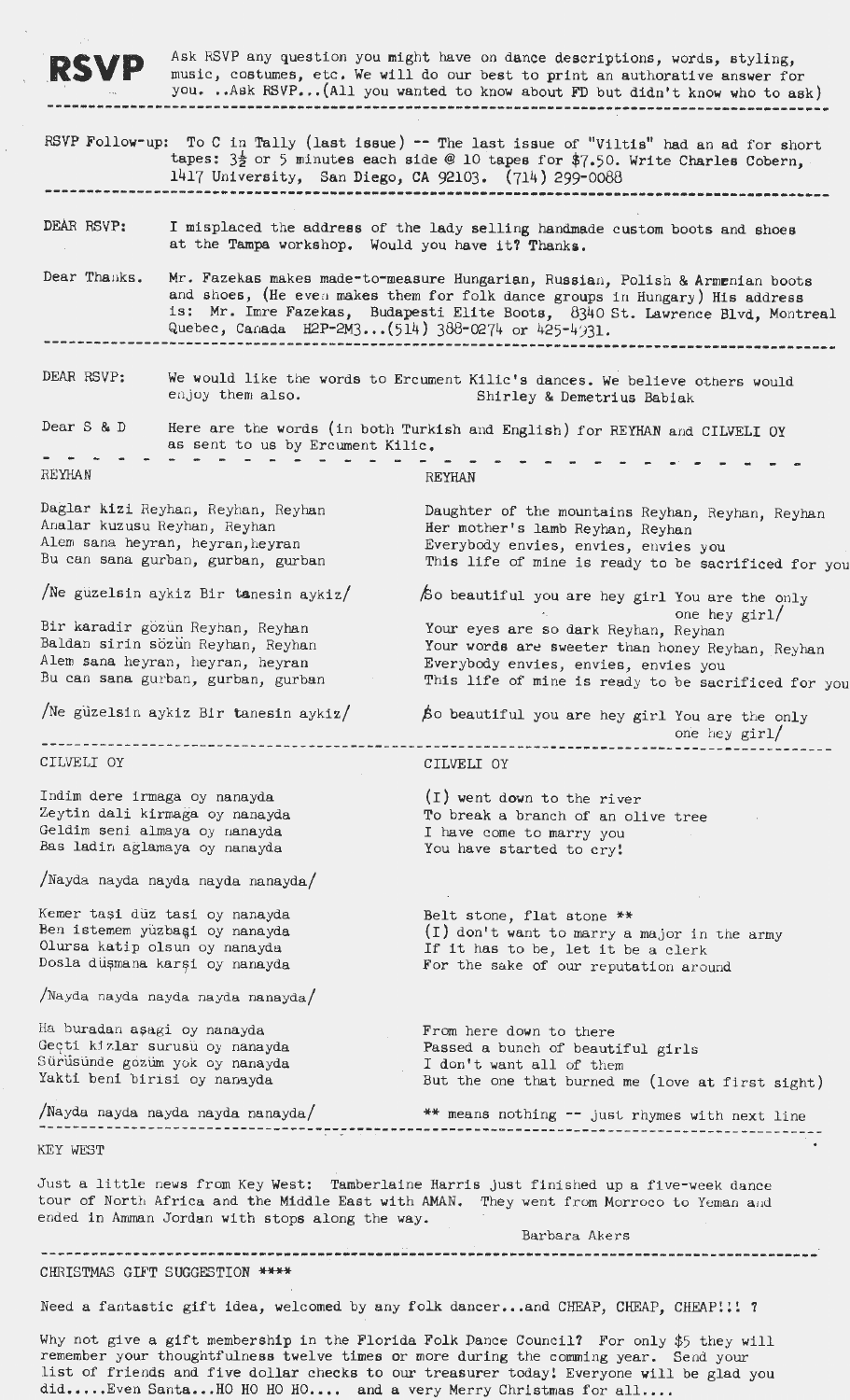Dear Editors: Here are the recipies from the Turkish workshop in Tampa. Many people requested them so it would be nice if they could be printed in the FFDC Newsletter.... Marian C. Kersting - CTC ---------------------------------------------------------------------------------------------- Crescents  $\frac{1}{2}$  pound butter  $\frac{1}{2}$  cup powdered sugar l Leaspoon vanilla 2 cups flour 1 cup chopped pecans Cream softened butter and sugar together in mix master or by hand. (Do not melt butter). When the mixture is fluffy, add vanilla. Fold in the flour by hand until all of the flour is folded in. As soon **as** the flour is folded in, do not continue to fold. Add nuts and mix into dough with as few folds as possible. Form dough into crescent shapes. Bake at 350° on an ungreased cookie sheet for about 10 minutes, until the bottom of the cookie becomes slightly brown. Remove from oven. Sift powdered sugar over the top of each cookie. (Makes about 32 crescents ). **L------------ ---------------------------------------------------------------------------------** KADIN GÖBEĞI  $(\text{Lady's novel}' \text{fritters})$ SYRUP: 2 cups sugar **FRITTERS: 1**\$ cups water 2 cups water  $\frac{1}{2}$  tsp fresh lemon juice  $\frac{1}{8}$  tsp salt 2 **cups** sifted all-purpose flour 3 **eggs**   $\frac{1}{2}$  tsp fresh lemon juice  $1/8$  tsp salt l teaspoon almond extract Vegetable oil for deep frying 1 can whipped cream TO MAKE SYRUP: Combine the sugar, 2 cups of water, and the lemon juice in a small saucepan and bring to a boil over moderate heat, stirring until the sugar dissolves. Increase the heat to high and cook briskly, uncovered, for 5 minutes, or until the syrup reaches a temperature of 220<sup>°</sup> on a candy thermometer. Set aside off the heat and let the syrup cool to room temperature. In a heavy 2<sup>-</sup> to 3-quart saucepan, bring the 1<sup> $\frac{1}{2}$ </sup> cups of water, the butter and salt to a boil over high heat, stirring until the butter melts. Pour in the flour all at once, and beat vigorously with a wooden spoon until the mixture is blended and becomes an almost solid doughy mass. Immediately make a well in the center of the paste with the spoon. Break an egg into the well and beat vigorously until it has been absorbed. Beat in the remaining eggs, one at a time. The finished paste should be thick, smooth and shiny. In a large deep-fat fryer with a frying thermometer, or an electric deep fryer, heat  $3$  to  $4$ in a large deep race right along a regimentation, if it is electric leapned in  $\frac{1}{2}$  tables from  $\frac{1}{2}$  to  $\frac{1}{2}$  and  $\frac{1}{2}$  for  $\frac{1}{2}$  and  $\frac{1}{2}$  tables from  $\frac{1}{2}$  dough and roll it into a ball 1 inch in diameter. Dip a thumb into the almond extract and press it into the center of the ball, making a depression  $\frac{1}{2}$  inch deep. In batches of 5 or 6, deep-fry the fritters for 10 to 12 minutes, turning them occasionally to brown them evenly. Plunge the browned fritters into the syrup, let them steep for 5 minutes, then transfer them to a platter and cool to room temperature. Before serving, drop a teaspoon of whipped cream into the depression in each fritter. ------------------------------------------------------~--------------------~------------------ BULGUR PILAF Burghul Mfalfal (Arabic) 3 chicken legs and thighs olive oil for frying George Washington Golden Seasoning (if available) 2 tbs butter or margarine 2 cups coarse-grade bulgar \* Salt and freshly ground pepper to taste 1 chopped onion  $\frac{1}{4}$  cup currants 2 tbs pine nuts minutes or until bulgur is soft and liquid is absorbed. Add chicken. Fry chicken in olive oil until golden brown. Add 4 cups of water and 2 envelopes of George Washington Golden Seasoning, if avai lable. Cook until chicken almost falls off of the bone. Cut chicken meat into small strips. Reserve 4 cups of broth. Sauté onion, currants and pine nuts in butter or margarine until onion is golden. Stir in bulgur. Sauté 2 minutes. Stir in broth. Add salt and pepper. Bring to a boil. Reduce heat and *cover.*  Simmer over low heat, stirring occasionally, 20 \*The basic method for cooking bulgur is similar to cooking rice. Bulgur wheat is available at Greek and Mid Eastern grocery stores. --------------------------------------------------------------------------------------------- KOLACKES (Traditi onal Polish Christmas cookies not served at the workshop) 1 3-oz package Philadelphia Cream Cheese  $\frac{1}{4}$  pound butter Soften cream cheese and butter. Cream together. Add flour, fold in **well.** Divide dough in half. Place on wax paper, wrap and chill for at least 1 hour. Roll out to  $\frac{1}{4}$  inch thick on well floured board. With cookie cutter, cut into 2 inch rounds. Keep re-rolling dough until all scraps are used. Place onto ungreased cookie sheet. Use scant teaspoon of apricot or prune filling in center of each cookie. Bake at 350<sup>°</sup> for 20 minutes. Sprinkle with confectioner's sugar before serving. (makes about 50 cookies). 1 cup flour (SOLO Prune and Apricot fillings are available at Publix. One can is needed per recipe) Apricot or Prune Filling (from scratch) 1 pound dried apricots or prunes  $\frac{1}{2}$  cup sugar  $\frac{1}{2}$  tsp vanilla  $\frac{1}{4}$  tsp cinnamon Place fruit in saucepan, cover with water and cook until tender. Mash fruit well and beat with remaining ingredients. (makes about 2 curs), I • ' *t '(* ,t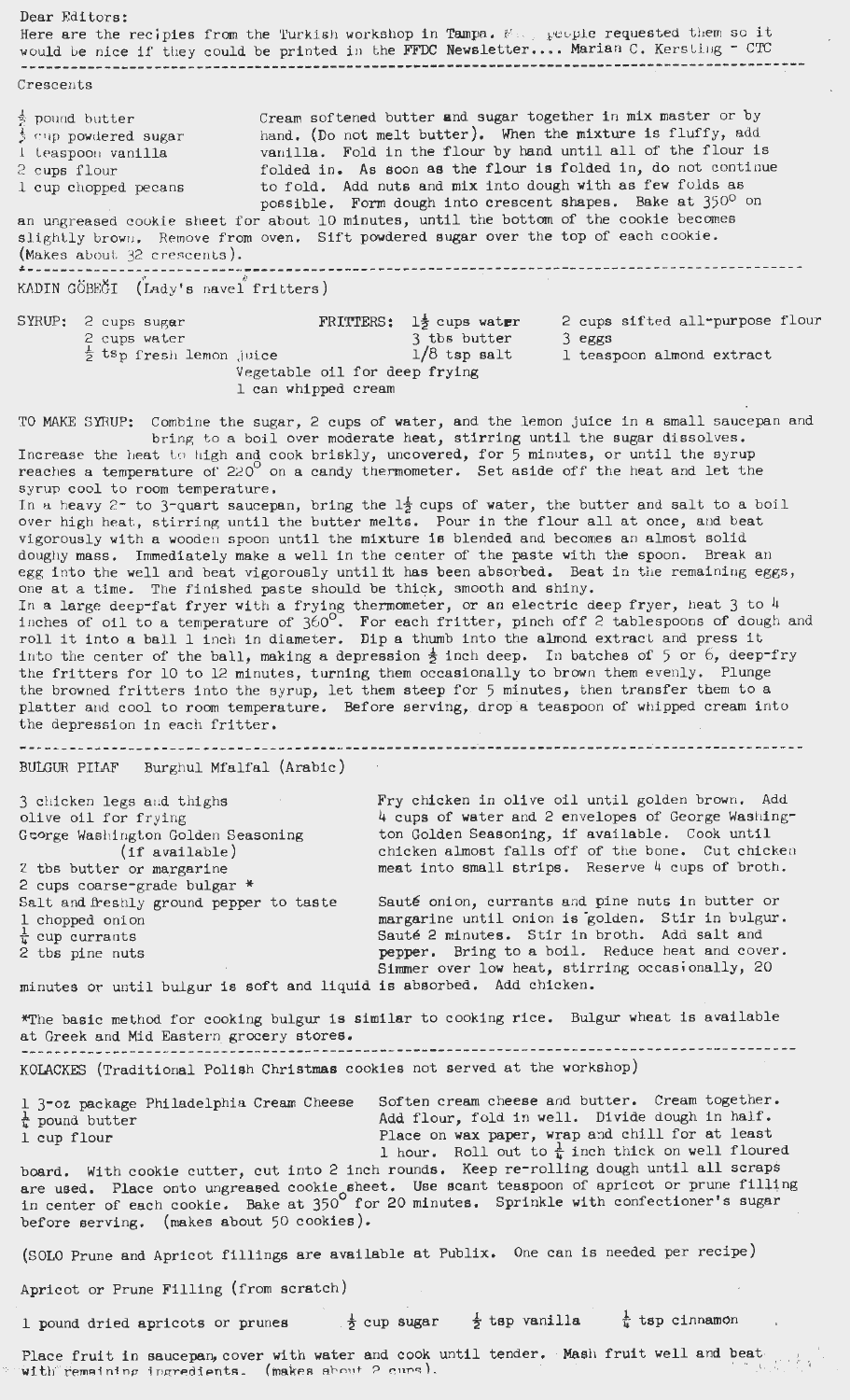LLOYD SHAW FOUNDATION **presents.......** 



The spacious Masaryktown Community Center has a beautiful hardwood dancing floor, excellent acoustics, and is very conveniently located for Florida dancers. Masaryktown is on U. S. Hwy 41, 37 miles north of Tampa and 9 miles south of Brooksville. Turn WEST off u. s. Hwy 41 at the Handy Food Store onto HODZA and drive three blocks to the first STOP sign. The Community Center is right there on the corner.

## **SCHEDULE**

(Three

10AM to 1PM Contras with Don.

 $J_{he}$ 

workshops) Scottish Country Dancing with George and Onie Senyk.

More Contras with Don.

Don, the country's leading contra dance teacher, prompter and producer of contra records, will begin with basic contras and progress rapidly, so that beginners and contra dancers alike will benefit from the program.

Don will start promptly at 10:00; why don't you come early so you won't miss the beginning. We'll have the coffeepot on at 9:30!

1:00 to 2:30 LUNCH. Why don't you bring a bag lunch, we'll furnish coffee and tea. Of if you want to go out, there are several restaurants on the south side of Brooksville, just *7½* miles away, including Burger King, Country Kitchen, Pizza Hut and Captain D's Seafood. *NEW* - *TheJte.* ,u., *a ru.c.e. 1!..,,i;Uf\_e. Jte.-6;taww.n.;t, The. SpaJdan., jU6t*  1<sup>2</sup>/<sub>2</sub> miles south of Masaryktown - Greek and American food.

2:30 to 5:00 (Three workshops) Contras with Don. He will continue with the progression of contras and related dances, probably some heritage dances.

Israeli and other folk dances with Terry Graham.

More contras with Don.

(over)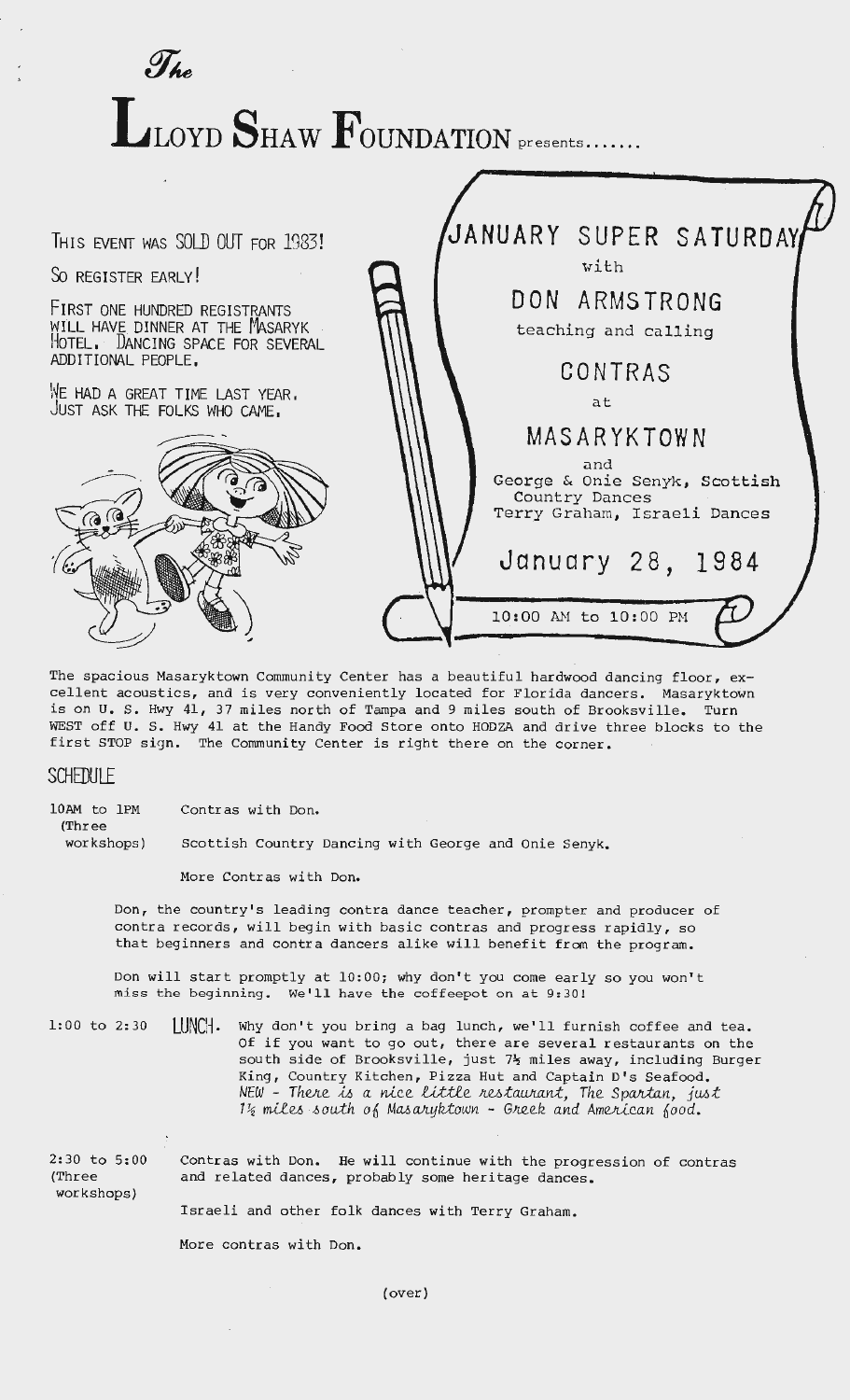## Schedule - Continued

5:30 to 7:00

 $DINNER.$  It would be sacrilege to be in Masaryktown and not enjoy their famous chicken dinner, so we will all go to the quaint old<br>Masaryk Hotel (just four blocks away) for dinner together. For those who prefer it, we are offering stuffed cabbage rolls instead of chicken. The tip is included in your see.

7:00 to 10:00  $EVENTING$  DANCE, a fun evening of review of the dances taught, augmented by old favorites, and contributions from Coy Cowan, Kars Karsner, Cubby Whitehead, Marie and other attending leaders. Coffee break, of course, but we will end at 10:00 to give you some travel time.



All workshops, evening dance, coffee<br>breaks and Czechoslovakian dinner: THE COST  $$15.00$  per person.

For those of you who might want to stay overnight Friday and/or Saturday, we made a check<br>up and down US Hwy 41 and found some modest motels and a trailer court:  $3\frac{1}{2}$  miles S. of<br>Masaryktown, BIG OAKS TRAVEL PARK, \$ misurghccount, 510 chics inhere inher, force occurright west factor to charge modes.<br>904/796-5533. Detroit Resort, 5½ miles S. 813/996-2921. Greenfield Motel, 8 miles S.<br>813/996-2403. Plantation Motel 6 miles N. Holiday In

--------------------------------

ADVANCE REGISTRATION IS MANDATORY due to dinner arrangements.

Send to: Marie Armstrong, 7512 Clanton Trail, Hudson, FL 33567. Phone me if there are any questions. 813/863-6574

Make your check to The Lloyd Shaw Foundation. This is a non-profit foundation.

Name $(s)$ 

Address

Enclose \$15.00 per person. \$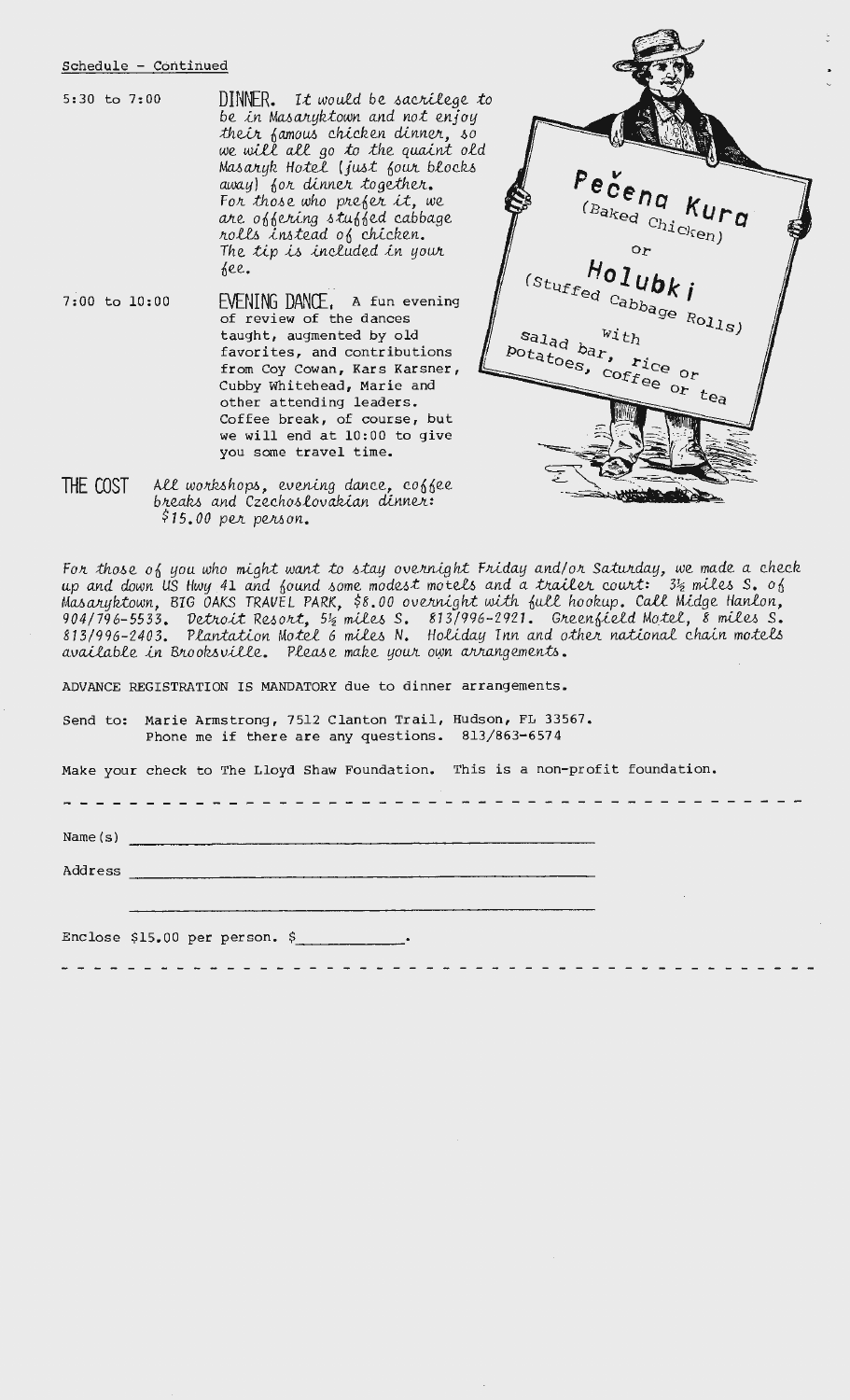NELDA DRURY **FEB 17 20, 1984 Washington's** 

SONNI BLOLAND

# **Birthday Weekend Camp**

**Sponsored By Florida: Folk Dance Council** .

The camp will be held at the YMCA Camp Winona located between Orlando and Daytona Beach, situated on a lovely lake in a highly wooded area. The dining hall overlooks the lake, the dance hall has a WOOD FLOOR. Accomodations are dormitory style with lavatories and hot water showers in separate buildings nearby. There are a few rooms for couples - make reservations early. There is a camping area in the camp for motor homes, the costs are the same as if staying in cabins. Pets are allowed, if



The costs are the same as if staying in cost...<br>Total Package:  $(4 \text{ days})$  \$90.00 Early Registration:  $(4 \text{ days})$ (4 days) \$ 90. 00 \$ 85.00 non-FFDC members<br>\$ 80.00 FFDC members  $$80.00$  $($  registration by Jan. 23, 1984) $registration by Jan. 23, 1984)$ 

Fee for non-dancers: (4 days) \$ 50.00

Per Diew:

<sup>l</sup>**l•** • I

| Each evening dance party: | \$ 10.00 (includes: instruction/regiew, snacks, party)       |
|---------------------------|--------------------------------------------------------------|
| One day, one night:       | $$30.00$ (please be very specific as to which day and night) |
| One day, no night:        | $$25.00$ (again -- be specific as to which day)              |

Early Departure: Deduct \$ 10.00 for departure any time Sunday.

Last day to register: February 6, 1984 (late fee of  $$5.00$  if registration received after this date  $-$  please do not come without a registration)

Scholarships: Partial scholarships available  $-$  \$ 45.00 Recipients will be asked to do light duties that will not conflist with dance schedules.

Hef'und : Full refund through Feb.  $6$ , 1984. No refunds thereafter. No substitute vithout prior permission .

Bring: Bedding, (or sleeping bag), pillow, towel, soap, flashlight, comfortable dance clothes and footwear, costumes for evening dance parties, warm sweater (just in case)

We will have the third annual costume exchange -- bring pieces or whole costumes either for barter or for sale. Thracian Bazaar will be there with their costumes, accessories, etc.)

Don't forget to bring your favorite costumes for the Saturday and Sunday evening parties!!!

NAME (S )------------------- ADDRESS (please check all those that apply) Total package ( \$ 90.00 ) Early registration  $-$  non-FFDC member ( $$85.00$ ) Early re~istration FFDC member ( \$ 80.00) One day, one night ( \$ 30.00 ) **DAY** \_\_\_\_\_\_\_\_ NIGHT \_\_\_\_\_\_\_\_ \_ One day, one night (\$30.00) DAY ...<br>One day, no night (\$25.00) DAY ... Eurly departure (subtract  $$10.00$ ). Each evening dance party ( $\oint$  10.00 per evening ) EVENINGS. Non dancer PLEASE REMIT CHECKS TO: TOTAL ENCLOSED. Please submit a list of your favorite dances for the evening parties Terry Abrahams (813)253-2090 717 S. Edison Tampa, FL 33606